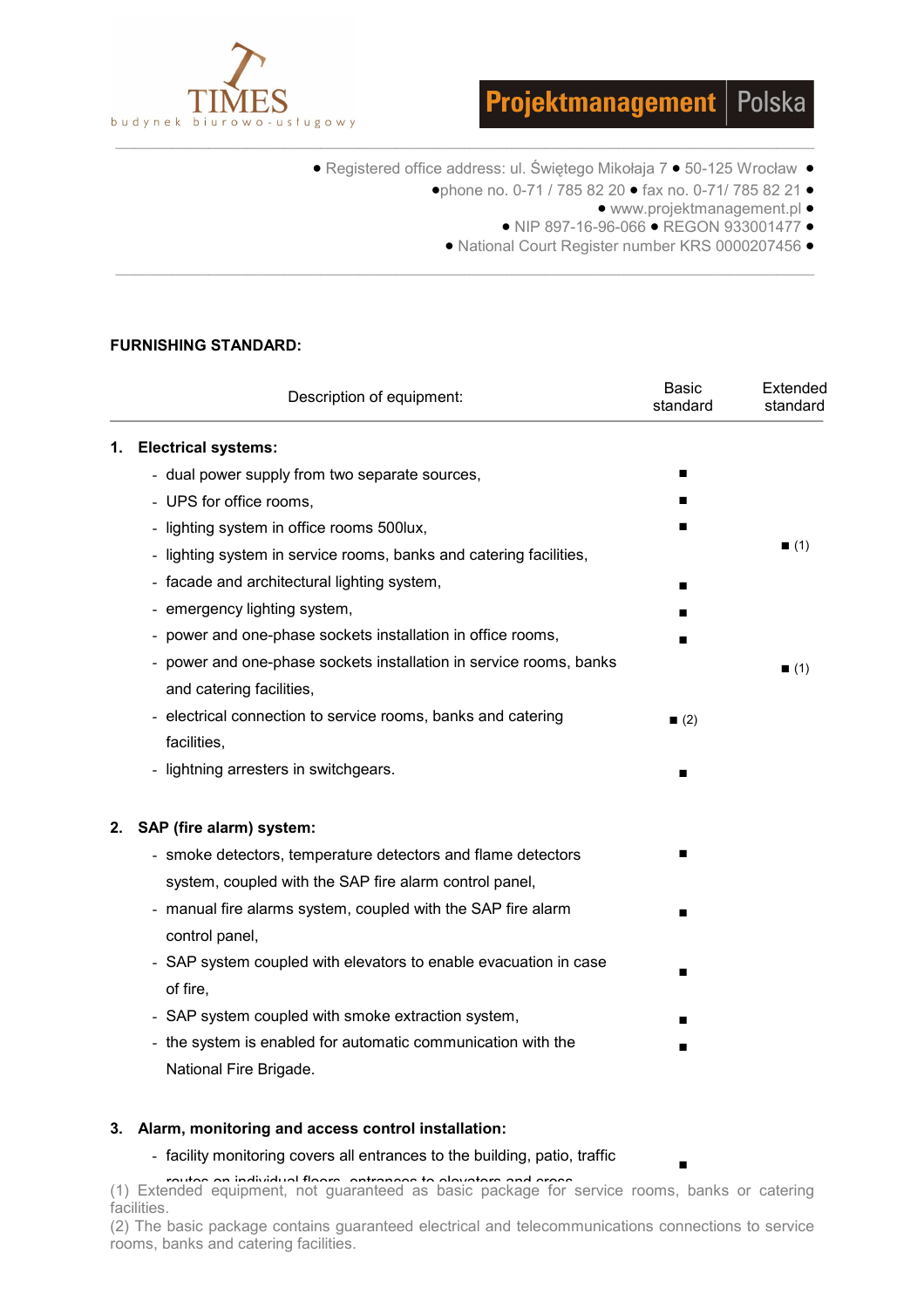



• Registered office address: ul. Świętego Mikołaja 7 • 50-125 Wrocław •

 $\_$  , and the set of the set of the set of the set of the set of the set of the set of the set of the set of the set of the set of the set of the set of the set of the set of the set of the set of the set of the set of th

\_\_\_\_\_\_\_\_\_\_\_\_\_\_\_\_\_\_\_\_\_\_\_\_\_\_\_\_\_\_\_\_\_\_\_\_\_\_\_\_\_\_\_\_\_\_\_\_\_\_\_\_\_\_\_\_\_\_\_\_\_\_\_\_\_\_\_\_\_\_\_\_\_\_\_

- •phone no. 0-71 / 785 82 20 fax no. 0-71/ 785 82 21
	- www.projektmanagement.pl •

■

■

■ ■

 $(1)$ 

 $(1)$ 

 $(1)$ 

■ ■ ■ ■

■

■ ■

- NIP 897-16-96-066 REGON 933001477 •
- National Court Register number KRS 0000207456 •

routes on individual floors, entrances to elevators and cross cabinet rooms,

- the monitoring also covers the garage and the area surrounding the building,
- access control system covering entrances to the building, elevators, cross cabinet rooms, garage and staircase entrances,
- access control system is freely programmable,
- the alarm installation made up of movement detectors and glass breaking sensors in office rooms, technical rooms and cross cabinets,
- the alarm installation made up of movement detectors and glass breaking sensors in service rooms, banks and catering facilities.

# 4. Telephone and IT installation:

- IT and telecommunications system manufactured as class 5e,
- telecommunication hook-up by DIALOG,
- separate room for cross cabinets on every floor,
- IT and telephone cables in office rooms,
- IT and telephone cables in service rooms, banks and catering facilities.
- logical outlets installed on walls and in floor-mounted junction boxes in office rooms,
- logical outlets installed on walls and in floor-mounted junction boxes in service rooms, banks and catering facilities,
- telecommunication hook-up to service rooms, banks and catering facilities.  $(2)$

# 5. Air conditioning:

- 5.1 floors I III
	- VRV wide area air conditioning system
	- internal heat exchangers

(1) Extended equipment, not guaranteed as basic package for service rooms, banks or catering facilities.

(2) The basic package contains guaranteed electrical and telecommunications connections to service rooms, banks and catering facilities.